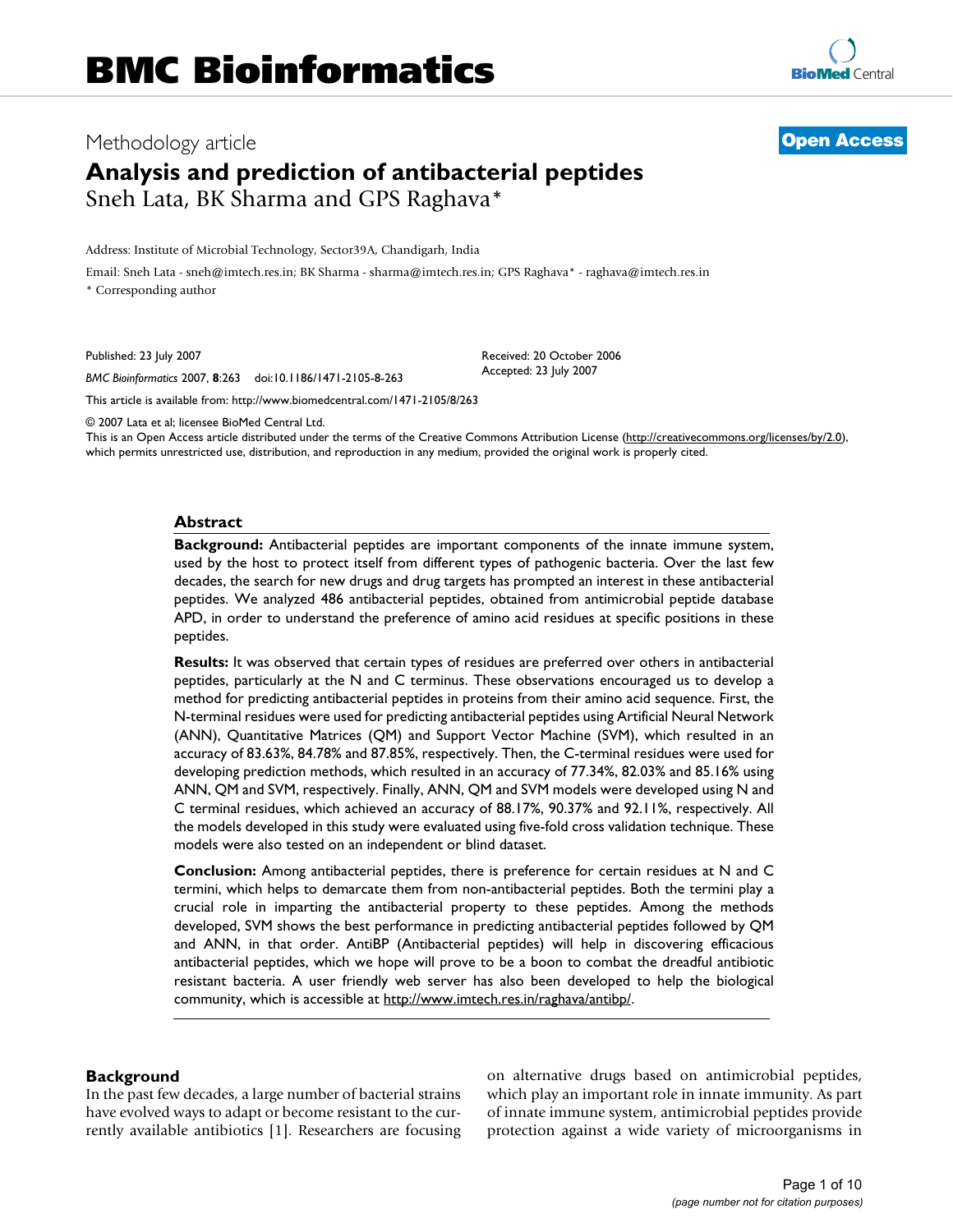both vertebrates and invertebrates [2-10]. These peptides are very diverse with respect to amino acid sequence and secondary structure but share certain properties, such as affinity for the negatively charged phospholipids that are present on the outer surfaces of the cytoplasmic membrane of many microbial species. These peptides are ubiquitous, simple and effective factors acting within the innate immune system. Their short length and fast & efficient action against microbes has made them potential candidates as peptide drugs [4,11]. Several peptides and their derivatives have already passed clinical trials successfully [12,13] and several others are considered as potential therapeutics [12].

Antimicrobial peptides have a broad spectrum of activity, including activity against bacteria, fungi, viruses, and even cancer cells [14]. Other than having pathogen-lytic activities, these peptides have other properties like anti-tumour activity; mitogen activity, or act as signalling molecules [14]. In addition, they have a number of biotechnological applications, e.g. in transgenic plants [15,16], in aquaculture, and as aerosol spray for patients of cystic fibrosis [17]. In the past extensive work has been done in the field of antibacterial peptides, describing their identification, characterization, mechanism of action etc. The information about these peptides has been collected and compiled; following are major databases on antimicrobial peptides I) ANTIMIC have around 1700 sequences [18] ii) AMSDb consists 804 antimicrobial peptides of eukaryotic origin [19], iii) Peptaibol consists of around 300 antibiotic peptides originated from fungal organisms [20] and iv) APD consists of detailed information for 525 antimicrobial peptides [21].

Recently, a HMM (Hidden Markov Model) based method has been developed for searching conserved motifs of βdefensin family in genome databases [22]. The antibacterial peptides have little sequence homology, despite common properties [12]. Thus it is difficult to develop method for predicting the antibacterial peptides based on similarity. Moreover, experimental methods for identification and designing of antibacterial peptides are costly, time consuming and resource intensive. Thus there is a need to develop computational tools for predicting antibacterial peptides, which could be used to design potent peptides against bacterial pathogens.

In the present study, a systematic attempt has been made to understand this important class of peptides and to develop an algorithm for predicting antibacterial peptides with high accuracy. First, we collected and analyzed antibacterial peptides in order to understand preference of residue type at different positions. We also compared composition of antibacterial and non-antibacterial peptides. We analyzed residues of both N and C termini as

both play important role in their activity; for example, Cterminus is responsible for the membrane interaction and pore formation, while the N-terminal region is important in bacteria-specific interaction process [23]. Based on our observation, we developed our methods using both N-terminus and C-terminus approach. In this study, three popular classification techniques, namely, Quantitative Matrix (QM), Artificial Neural Network (ANN) and Support Vector Machine (SVM), have been used to predict antibacterial peptides.

## **Results**

## *Analysis of the antibacterial peptides*

The frequency of occurrence of all 20 natural amino acids at both termini was examined. It was observed that particular types of residues are preferred over others in anti-bacterial peptides. In order to demonstrate residue preference at different position of antibacterial peptides, sequence logos using plogo program [24] were generated. The sequence logos of 15 N-terminal and C-terminal residues are shown in Figure 1 and 2, respectively. As shown in Figure 1, certain residues are more abundant at specific positions, e.g., G, F, V, R at first position; L, I, W, F at  $2<sup>nd</sup>$ position etc. Overall antibacterial peptides are dominated by certain type of residues like G, R, K, L etc., being present at most of the positions. Similarly, certain residues are preferred at the C-terminus, for example residues K, G, C, and R are preferred at most of the positions.

In order to understand biasness of residues in antibacterial peptides, we computed frequency of each type of the residues in antibacterial and non-antibacterial peptides. As shown in Figure Additional file: 1 (Supplementary Material), residues G and F are significantly higher at first position of N-terminus of antibacterial peptides than that of non-antibacterial peptides. Similarly residues W, I, L, F are more frequent at the 2nd position of N-terminus of



## Figure 1

The figure depicts the sequence logo of first fifteen residues (N-terminus) of antibacterial peptides, where size of residue is proportional to its propensity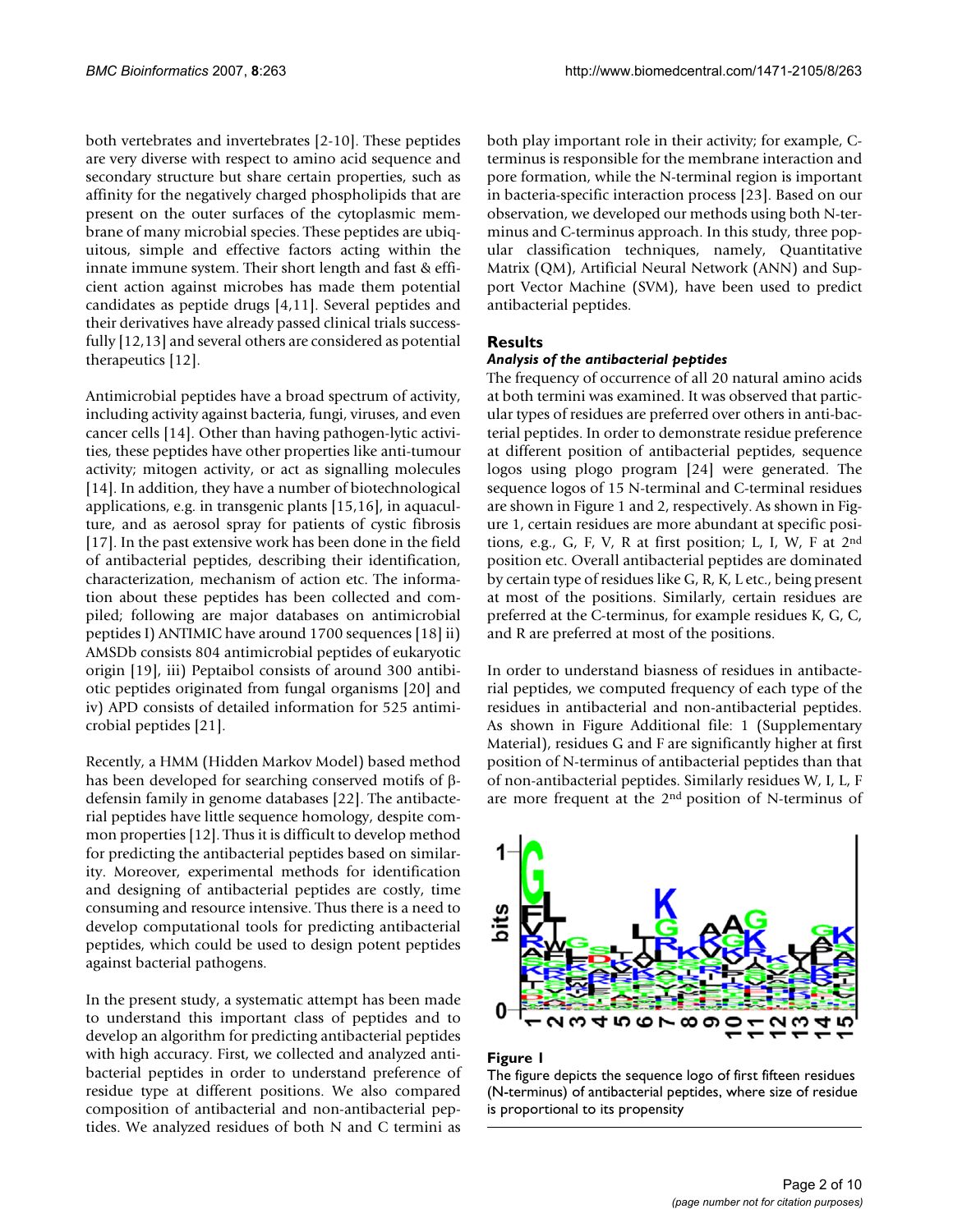

### **Figure 2**

The figure depicts the sequence logo of last fifteen residues (C-terminus) of antibacterial peptides, where size of residue is proportional to its propensity.

antibacterial peptides in comparison to non-antibacterial peptides. We also computed polar, non-polar, positive charge residues etc. at different positions of antibacterial peptides and compared with non-bacterial peptides (See Figure S11 to S20). Though both termini possess higher frequency of positively charged residues (K and R), the difference between the frequency of these residues between the antibacterial and non-antibacterial peptides is higher at the C-terminus. The difference in the frequencies of the positively charged residues between the positive and negative examples increases from position 1 to 5 at the N-terminus, whereas it tends to decrease from position 1 to 5 at the C-terminus. While higher frequency of the positively charged residues may be helping the C-terminus to interact with the negatively charged bacterial membrane, positively charged residues at the N-terminus may help in the interaction between these peptides and intracellular components like DNA and RNA, thus hampering the crucial bacterial functions. The proportion of Cysteine is higher at the N-terminus also. The proportion of negatively charged amino acids (D and E) were also found to be very low, as expected, since these may interfere during the course of penetration of the negatively charged cell membrane of the bacteria.

#### *Overall compositional biasness*

As shown in the above analysis (Figure S1-S20), antibacterial peptides have preference for certain types of residues at certain positions. The next question is if the overall composition of these antibacterial is also different from that of non-antibacterial peptides. Thus we compared the overall amino acid composition of antibacterial and nonantibacterial peptides. As shown in Figure 3, certain residues like C, G, I and K are significantly higher in antibacterial peptides, as expected, since these residues are preferred at certain positions in antibacterial peptides. It is also noteworthy that residue R was not significantly higher in antibacterial peptides, though it was preferred at certain positions. Certain residues like D, E, S and P are not preferred in antibacterial peptides.

## *Prediction of Antibacterial Peptides Whole peptide*

The prediction of antibacterial peptides is difficult, but very important. In the past attempts have been made, but these methods are subjective, based on physico-chemical property plots, than quantitative. The prediction of antibacterial peptides is difficult due to variation in the size of antibacterial peptides, since the machine learning techniques need fixed length pattern. Thus the question was how to circumvent this problem and develop a machine learning based method for predicting antibacterial peptides. As shown in Figure 3, amino acid composition of antibacterial peptides is significantly different from that of non-antibacterial peptides. In the past, methods have been developed based on machine learning techniques, using protein composition to classify the proteins (in spite of their variation in size), particularly for subcellular localization of proteins. Thus, we have developed a SVM based model using amino acid composition on our main dataset and achieved an accuracy of 89.04% with sensitivity of 89.92% and specificity of 88.09% (Table 1). Though we could predict antibacterial peptides with high accuracy using amino acid composition, we realised the weakness of this composition-based approach, since it is difficult to decide what length we should search in proteins as length of antibacterial peptides varied from 5 to  $\sim$ 80. Despite its better performance, it is impossible to use this approach for searching antibacterial peptides in genomes or proteins.



## Figure 3

Overall amino acid composition of antibacterial vs non-antibacterial peptides. This figure represents a comparison of composition bias of various amino acids in antibacterial and non-antibacterial peptides.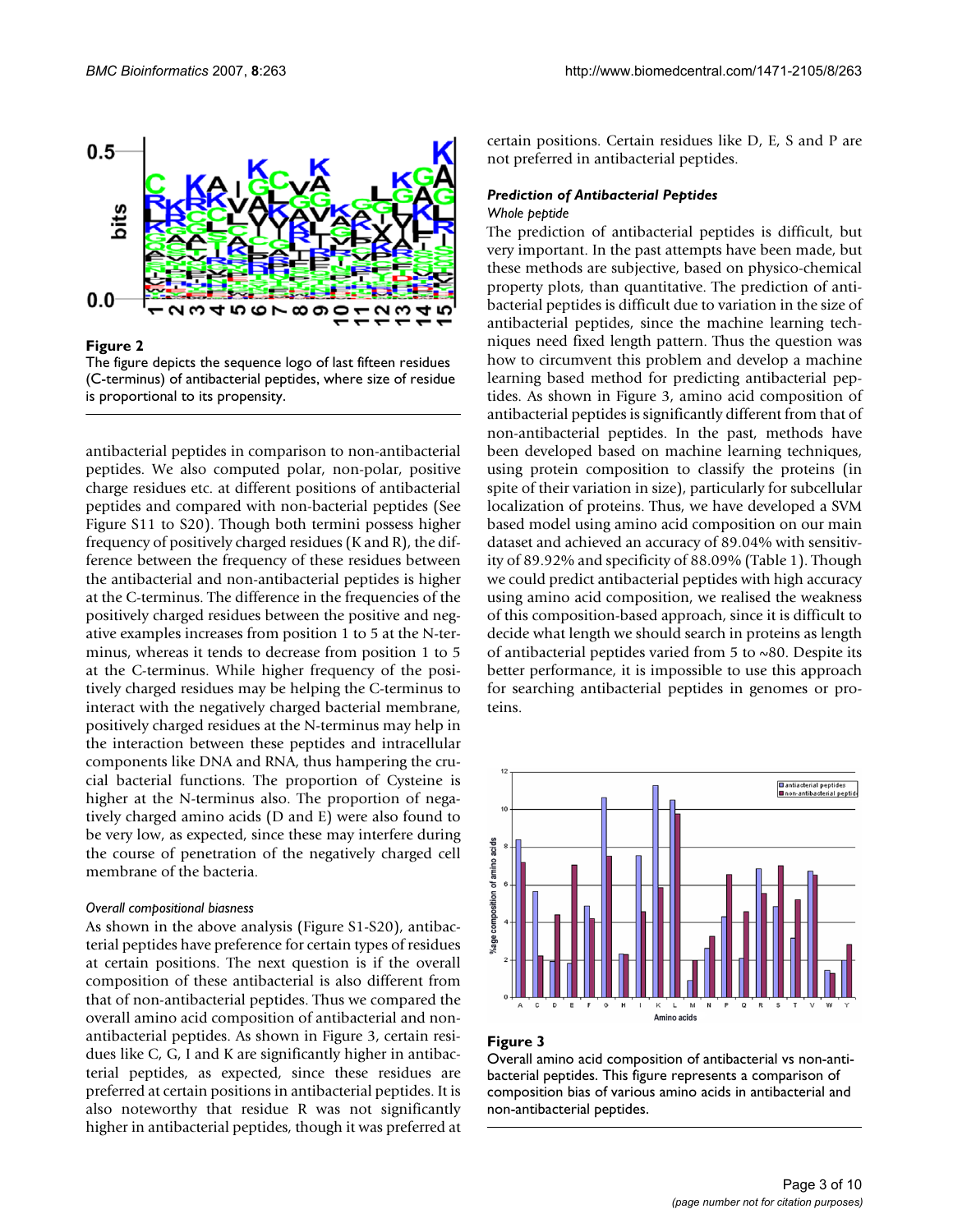|                  | <b>Whole Peptide Composition</b> |       |       |       | <b>5 N-terminal residue Composition</b> |       | 5 N-terminal binary Pattern |       |       |
|------------------|----------------------------------|-------|-------|-------|-----------------------------------------|-------|-----------------------------|-------|-------|
| <b>Threshold</b> | Sen.                             | Spec. | Acc.  | Sen.  | Spec.                                   | Acc.  | Sen.                        | Spec. | Acc.  |
| $-1$             | 98.15                            | 60.45 | 80.13 | 97.31 | 25.45                                   | 61.38 | 95.81                       | 24.25 | 60.03 |
| $-0.9$           | 97.94                            | 63.60 | 81.53 | 95.21 | 30.54                                   | 62.87 | 94.31                       | 30.54 | 62.43 |
| $-0.8$           | 97.53                            | 67.19 | 83.03 | 93.71 | 35.33                                   | 64.52 | 93.71                       | 37.13 | 65.42 |
| $-0.7$           | 97.12                            | 70.56 | 84.43 | 91.62 | 39.82                                   | 65.72 | 91.62                       | 43.11 | 67.37 |
| $-0.6$           | 96.91                            | 72.81 | 85.39 | 90.42 | 46.11                                   | 68.26 | 90.12                       | 48.50 | 69.31 |
| $-0.5$           | 96.30                            | 76.18 | 86.68 | 89.22 | 50.60                                   | 69.91 | 86.83                       | 54.19 | 70.51 |
| $-0.4$           | 95.88                            | 77.53 | 87.11 | 87.72 | 55.09                                   | 71.41 | 85.03                       | 59.88 | 72.46 |
| $-0.3$           | 94.65                            | 80.90 | 88.08 | 84.73 | 58.98                                   | 71.86 | 82.34                       | 64.97 | 73.65 |
| $-0.2$           | 93.42                            | 84.27 | 89.04 | 81.44 | 63.47                                   | 72.46 | 80.24                       | 68.86 | 74.55 |
| 0                | 89.92                            | 88.09 | 89.04 | 73.65 | 72.75                                   | 73.20 | 74.25                       | 74.85 | 74.55 |
| 0.1              | 88.48                            | 89.44 | 88.94 | 70.36 | 76.65                                   | 73.50 | 70.66                       | 77.54 | 74.10 |
| 0.2              | 86.63                            | 90.56 | 88.51 | 66.77 | 79.64                                   | 73.20 | 67.96                       | 83.83 | 75.90 |
| 0.3              | 84.98                            | 91.01 | 87.86 | 63.47 | 83.83                                   | 73.65 | 64.97                       | 88.32 | 76.65 |
| 0.4              | 83.74                            | 93.03 | 88.18 | 57.49 | 86.83                                   | 72.16 | 60.78                       | 88.92 | 74.85 |
| 0.5              | 80.04                            | 93.26 | 86.36 | 53.59 | 89.52                                   | 71.56 | 57.78                       | 90.12 | 73.95 |
| 0.6              | 77.37                            | 94.83 | 85.71 | 48.50 | 91.62                                   | 70.06 | 54.49                       | 91.02 | 72.75 |
| 0.7              | 75.51                            | 95.28 | 84.96 | 44.61 | 94.01                                   | 69.31 | 51.50                       | 93.41 | 72.46 |
| 0.8              | 72.02                            | 95.28 | 83.14 | 39.22 | 94.91                                   | 67.07 | 44.91                       | 95.51 | 70.21 |
| 0.9              | 67.90                            | 96.40 | 81.53 | 34.43 | 96.II                                   | 65.27 | 39.52                       | 96.II | 67.81 |
|                  | 64.61                            | 97.53 | 80.34 | 29.04 | 97.90                                   | 63.47 | 32.34                       | 97.01 | 64.67 |

**Table 1: The performance of SVM models using amino acid compositions of whole peptides and five residues of N-terminus. Last column shows performance of binary-based SVM model using first five residues of peptides.**

## *N-terminal approach*

It has been observed that certain types of residues are preferred at the N-terminal regions of antibacterial peptides. Thus we made an attempt to develop a method for predicting antibacterial peptides using their N-terminal residues. We created a dataset NT5 which consists of 5 Nterminal residues of antibacterial and non-antibacterial peptides (See Material and Methods). Then we developed a SVM model using the amino acid composition of these N-terminal residues and achieved an accuracy of 73.20% with 73.65% sensitivity and 72.75% specificity (Table 1). The performance of this SVM module is much lower than of SVM module using composition of whole peptide, but this module can be used to scan antibacterial peptides in protein sequences. As we are using only first five residues here, it's possible to use these residues as binary pattern instead of composition. In binary pattern a vector of dimension 20 represents a residue, and for 5 residues the input vector of dimension is 100 (20  $\times$  5). As shown in Table 1, we achieved an accuracy of 74.55% using the binary pattern based SVM model. Overall, the binarybased SVM model performs better than composition based model using first five N-terminal residues. Thus we extended our binary-based SVM models for predicting antibacterial peptides using more number of residues from the N-terminus. As shown in Table 2, we achieved an accuracy of 86.45% with specificity of 87.68% using binary-based SVM using the first 10 N-terminal residues. We got the best accuracy using first 15 N-terminal residues, which is 87.85% with specificity 87.98%.

## *C-terminal and N+C terminal*

We have used the same strategy for the C-terminus as used for the N-terminus. The performance of binary-based SVM model using 15 C-terminal residues is shown in Table 3. Though performance was lower using C-terminal residues, the trend of performance was same. In order to check if using the N and C-termini of the peptides together will enhance the accuracy of the method, we developed a N+C-terminus based approach. In this approach the first and last 15 residues of each peptide in the original dataset were joined in order to create the positive dataset of NC-termini based method. Similar strategy as used in the N and C termini approaches were applied in this approach also. The performance of binary-based SVM model using N+C terminal residues is shown in Table 3. We got an accuracy of 92.11% with 92.11% specificity using binary-based SVM model using the first and last 15 residues. This model performs better than other models. The trend of performance in this case too follows the trend shown by the above two approaches, but the performance of this approach.

## *Quantitative Matrices (QM)*

In case of QM, the contribution of each residue for each position of antibacterial peptide has been calculated. A matrix with weights for each amino acid residue in every position of peptide was generated using Equation 1. Table S1 in supplementary file shows the propensity of each residue at each position in antibacterial peptides. Higher positive score of a residue at a given position means this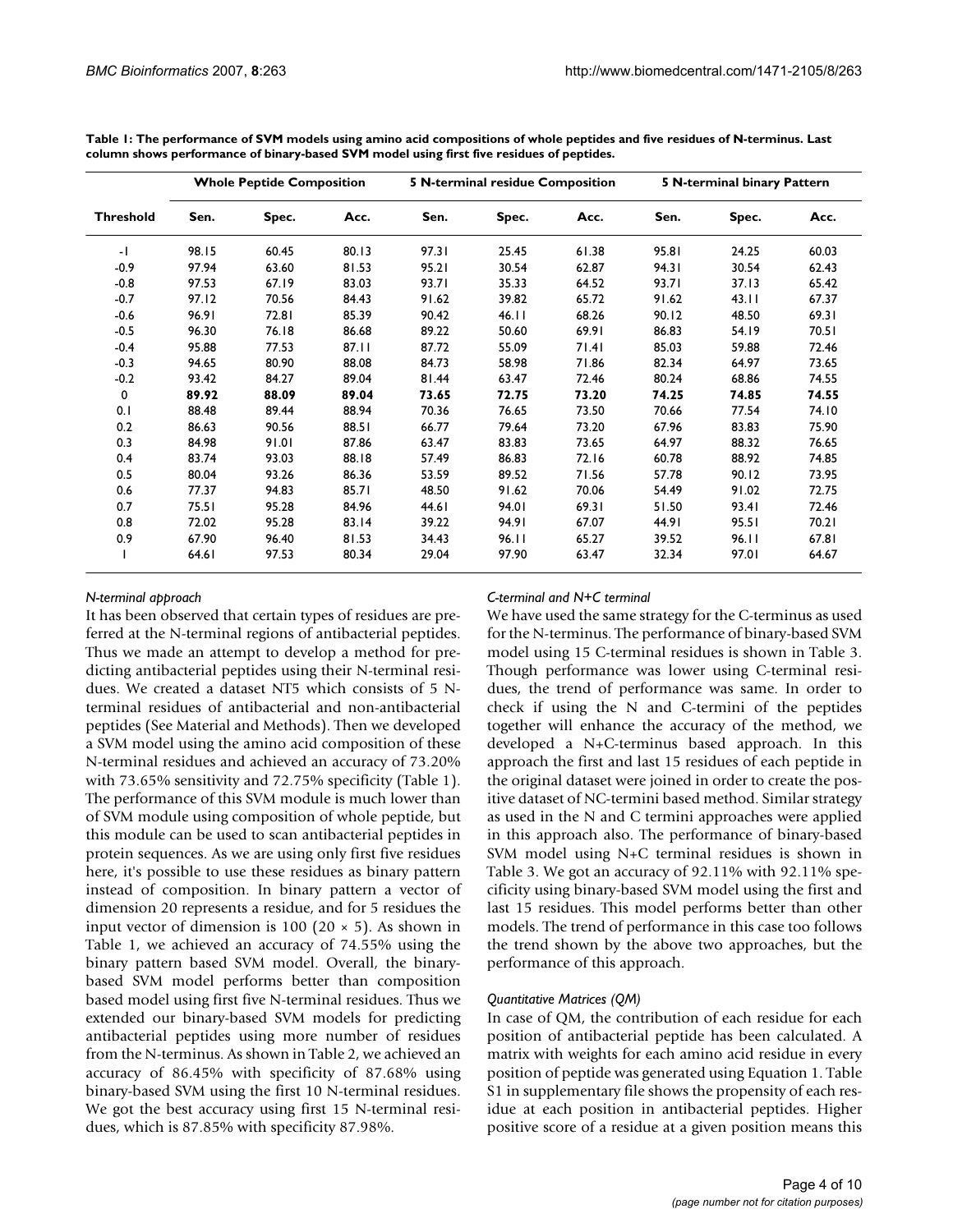|                  | <b>10 N-terminal residues</b> |       |       |       | <b>15 N-terminal residues</b> |       | <b>20 N-terminal residues</b> |       |       |
|------------------|-------------------------------|-------|-------|-------|-------------------------------|-------|-------------------------------|-------|-------|
| <b>Threshold</b> | Sen.                          | Spec. | Acc.  | Sen.  | Spec.                         | Acc.  | Sen.                          | Spec. | Acc.  |
| $-1$             | 99.75                         | 13.55 | 56.65 | 97.95 | 46.55                         | 72.25 | 99.10                         | 29.85 | 64.48 |
| $-0.9$           | 99.75                         | 17.98 | 58.87 | 96.93 | 51.15                         | 74.04 | 98.81                         | 34.93 | 66.87 |
| $-0.8$           | 99.26                         | 25.12 | 62.19 | 96.68 | 57.54                         | 77.II | 98.51                         | 44.48 | 71.49 |
| $-0.7$           | 98.77                         | 34.48 | 66.63 | 96.16 | 60.36                         | 78.26 | 97.91                         | 49.85 | 73.88 |
| $-0.6$           | 97.04                         | 42.86 | 69.95 | 95.65 | 65.22                         | 80.43 | 97.01                         | 57.91 | 77.46 |
| $-0.5$           | 95.81                         | 50.99 | 73.40 | 95.40 | 68.29                         | 81.84 | 96.12                         | 63.58 | 79.85 |
| $-0.4$           | 94.33                         | 59.61 | 76.97 | 93.86 | 73.66                         | 83.76 | 94.33                         | 69.25 | 81.79 |
| $-0.3$           | 91.87                         | 67.73 | 79.80 | 92.33 | 76.98                         | 84.65 | 91.64                         | 75.52 | 83.58 |
| $-0.2$           | 90.64                         | 74.38 | 82.51 | 91.05 | 81.33                         | 86.19 | 89.55                         | 80.00 | 84.78 |
| $\mathbf 0$      | 85.22                         | 87.68 | 86.45 | 87.72 | 87.98                         | 87.85 | 85.37                         | 85.37 | 85.37 |
| 0.1              | 81.28                         | 90.39 | 85.84 | 85.93 | 91.30                         | 88.62 | 82.69                         | 89.85 | 86.27 |
| 0.2              | 78.33                         | 93.60 | 85.96 | 83.63 | 92.84                         | 88.24 | 81.79                         | 94.03 | 87.91 |
| 0.3              | 74.63                         | 95.07 | 84.85 | 81.59 | 93.86                         | 87.72 | 78.81                         | 95.82 | 87.31 |
| 0.4              | 69.21                         | 96.80 | 83.00 | 79.03 | 93.86                         | 86.45 | 75.82                         | 96.72 | 86.27 |
| 0.5              | 65.76                         | 98.03 | 81.90 | 75.70 | 94.63                         | 85.17 | 72.24                         | 97.31 | 84.78 |
| 0.6              | 59.85                         | 99.01 | 79.43 | 73.40 | 95.40                         | 84.40 | 67.46                         | 98.21 | 82.84 |
| 0.7              | 51.48                         | 99.51 | 75.49 | 70.08 | 95.65                         | 82.86 | 59.70                         | 99.10 | 79.40 |
| 0.8              | 43.10                         | 99.75 | 71.43 | 62.92 | 96.42                         | 79.67 | 51.34                         | 99.10 | 75.22 |
| 0.9              | 32.27                         | 99.75 | 66.01 | 57.29 | 96.93                         | 77.11 | 46.57                         | 99.40 | 72.99 |
|                  | 25.62                         | 99.75 | 62.68 | 52.43 | 97.95                         | 75.19 | 37.31                         | 99.70 | 68.51 |

| Table 2: The performance of binary-based SVM models using 10, 15 and 20 residues of N-terminus. |  |  |
|-------------------------------------------------------------------------------------------------|--|--|
|                                                                                                 |  |  |

residue is highly preferred at that position, for example G, W, D and C are highly preferred at positions 1, 2, 3, 4 and 5. Similarly, higher negative scores mean that residue is not preferred in antibacterial peptides at that position. One of the major advantages of QM is that the effect of each residue on antibacterial activity of peptide could be easily estimated. As shown in Table 4, we achieved an accuracy of 84.78%, 82.03% and 90.37%, using 15 residues of N, C and N+C terminal of peptides, respectively.

## *Artificial Neural Network (ANN)*

The neural network is a powerful machine learning technique commonly used in the field of bioinformatics. Thus we also used this technique in this study for predicting antibacterial peptides. The performance of ANN-based method using 15 N-terminal residues is shown in Table 5. We achieved an accuracy of 83.63%, 77.34% and 88.17%, using 15 residues of N, C and N+C terminal of peptides, respectively. Though the trend was same as that of SVM, QM and ANN models, the performance of ANN was poor compared to other techniques. This is probably due to the small number of peptides used for training the models.

## *Consensus approach*

In an attempt to enhance the prediction accuracy we tried the consensus approach. In this approach SVM, QM and ANN, were separately used to predict whether a peptide is antibacterial or not. A peptide was considered to be predicted positive only if at least two of these techniques predict it as a positive. Otherwise the peptide was predicted negative. The accuracy of this consensus prediction was calculated. This was done for all the three approaches i.e. N-terminal; C-terminal and NC-terminal approach (Table 6). It was observed that the performance of consensus model was slightly better than that of SVM model.

## *Performance on independent or blind dataset*

The models developed in this study were evaluated on an independent dataset (Table 7). These antibacterial peptides in the independent dataset were not used for developing above models either in training or testing. This dataset consists of 39 antimicrobial peptides obtained from Swiss-Prot. As shown in Table 7, SVM, ANN and QM correctly predicted 23, 19 and 21 antibacterial peptides, respectively, using N-terminal residues of peptides. In case of C-terminus based approach SVM, ANN and QM correctly predicted 30, 27 and 29 peptides, respectively. It was interesting to note that the C-terminus based models perform better than the N-terminus based models, which is in contrast to the results when evaluated using five-fold cross validation. The models based on N+C termini correctly predicted 26, 25 and 27 peptides, using SVM, ANN and QM, respectively. Overall performance of our models was very poor on independent dataset in comparison to performance on the main dataset. In order to understand the reason of poor performance we randomly extracted 39 peptides from the main dataset to form a new independent dataset and added 39 peptides from the old independent dataset to the main dataset. Then we retrained our models and evaluated their performance on 39 peptides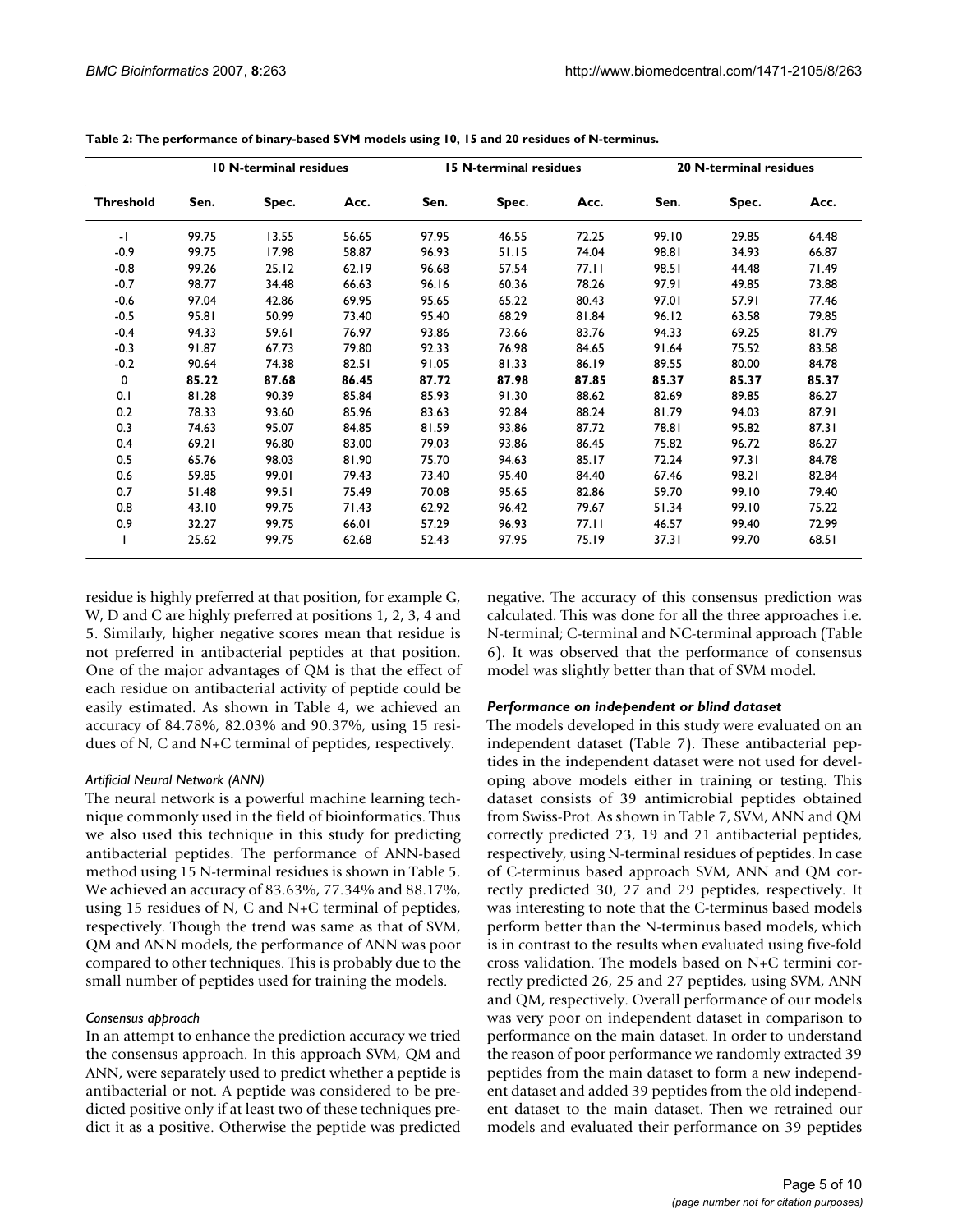|                  |       | N-terminal |       |       | C-terminal |       | N+C terminal |       |       |  |
|------------------|-------|------------|-------|-------|------------|-------|--------------|-------|-------|--|
| <b>Threshold</b> | Sen.  | Spec.      | Acc.  | Sen.  | Spec.      | Acc.  | Sen.         | Spec. | Acc.  |  |
| $-1$             | 97.95 | 46.55      | 72.25 | 99.74 | 13.80      | 56.77 | 99.07        | 37.59 | 68.33 |  |
| $-0.9$           | 96.93 | 51.15      | 74.04 | 99.48 | 21.35      | 60.42 | 98.61        | 43.85 | 71.23 |  |
| $-0.8$           | 96.68 | 57.54      | 77.II | 99.48 | 28.65      | 64.06 | 98.38        | 51.74 | 75.06 |  |
| $-0.7$           | 96.16 | 60.36      | 78.26 | 98.96 | 37.76      | 68.36 | 97.91        | 59.63 | 78.77 |  |
| $-0.6$           | 95.65 | 65.22      | 80.43 | 97.66 | 43.75      | 70.70 | 97.45        | 65.89 | 81.67 |  |
| $-0.5$           | 95.40 | 68.29      | 81.84 | 97.14 | 52.08      | 74.61 | 96.98        | 73.09 | 85.03 |  |
| $-0.4$           | 93.86 | 73.66      | 83.76 | 95.57 | 59.38      | 77.47 | 96.52        | 78.89 | 87.70 |  |
| $-0.3$           | 92.33 | 76.98      | 84.65 | 93.23 | 67.19      | 80.21 | 95.59        | 84.22 | 89.91 |  |
| $-0.2$           | 91.05 | 81.33      | 86.19 | 90.36 | 73.44      | 81.90 | 94.43        | 87.47 | 90.95 |  |
| 0                | 87.72 | 87.98      | 87.85 | 84.38 | 85.94      | 85.16 | 92.II        | 92.II | 92.II |  |
| 0.1              | 85.93 | 91.30      | 88.62 | 82.03 | 88.28      | 85.16 | 91.18        | 94.66 | 92.92 |  |
| 0.2              | 83.63 | 92.84      | 88.24 | 78.91 | 93.49      | 86.20 | 89.33        | 96.06 | 92.69 |  |
| 0.3              | 81.59 | 93.86      | 87.72 | 76.04 | 94.79      | 85.42 | 85.85        | 96.29 | 91.07 |  |
| 0.4              | 79.03 | 93.86      | 86.45 | 71.61 | 96.61      | 84.11 | 83.99        | 97.45 | 90.72 |  |
| 0.5              | 75.70 | 94.63      | 85.17 | 65.36 | 97.66      | 81.51 | 81.67        | 98.14 | 89.91 |  |
| 0.6              | 73.40 | 95.40      | 84.40 | 60.68 | 98.96      | 79.82 | 78.19        | 98.61 | 88.40 |  |
| 0.7              | 70.08 | 95.65      | 82.86 | 55.21 | 98.96      | 77.08 | 73.78        | 99.54 | 86.66 |  |
| 0.8              | 62.92 | 96.42      | 79.67 | 46.09 | 98.96      | 72.53 | 68.21        | 99.54 | 83.87 |  |
| 0.9              | 57.29 | 96.93      | 77.11 | 34.38 | 99.74      | 67.06 | 61.02        | 99.77 | 80.39 |  |
|                  | 52.43 | 97.95      | 75.19 | 24.22 | 100.00     | 62.11 | 51.28        | 99.77 | 75.52 |  |

**Table 3: The performance of binary-based SVM models using 15 N, C and N+C terminal residues.**

of new independent dataset. As shown in Table 7 performance of models on these 39 peptides was as good as performance on main dataset. This shows that our 39 original peptides used as independent dataset have either some uniqueness or some problem. Thus we reanalyzed these peptides and observed that 24 out of 39 are pure peptides (only antibacterial peptides) and 15 peptides are precursors to antibacterial peptides (containing both the signal sequence and the antibacterial peptide) that require further processing in order to produce active antibacterial peptides. The poor performance on independent dataset may be due to inclusion of these precursor sequences in the independent dataset as the dataset used for training the method contains only active antibacterial peptides (and not precursors of antibacterial peptides). Thus we checked the performance of our method on these 24 active antibacterial sequences, and as expected the performance of our method on these 24 sequences was as good as on main dataset.

## **Discussion**

In the past attempts have been made to develop methods and strategies for designing effective antimicrobial peptides [25,26]. In this paper we have made systematic and comprehensive effort to understand and predict antibacterial peptides. As shown Figure 1 and 2, antibacterial peptides have preference for certain types of residues at certain positions. This observation is very important for experimentalists in designing de-novo antibacterial peptides; they may substitute amino acids at certain positions in order to make the peptides more effective. The quantitative matrices provide the magnitude of contribution of each type of residue at each position of antibacterial peptide. This information can be used directly for designing antibacterial peptides (See Supplementary Material). The major challenge was to develop an accurate method for predicting antibacterial peptides due to two major reasons; i) the antibacterial peptides have lot of variation in size and machine learning software need fixed length pattern and ii) experimentally proven non-antibacterial are not available which are very important for developing the method. This problem is similar to B-cell epitope prediction [27]. In order to handle the problem we developed methods using only limited number of residues from the N and C termini of peptides. In order to generate nonantibacterial peptides or negative examples, we obtained peptides randomly from non-secretory proteins [28]. Though some these peptides can be antibacterial, but chances are very rare.

First we attempted to develop models to discriminate antibacterial peptides from non-antibacterial peptides using whole peptides. In this case we used amino acid composition of peptides as input for our models. Though this model discriminates antibacterial peptides with high accuracy, it is difficult to use this model for scanning potential antibacterial proteins. Thus wee used N-terminal, C-terminal and N+C terminal approaches, as both N and C-termini play an important role in antibacterial activity, as suggested by the literature cited. The C-termi-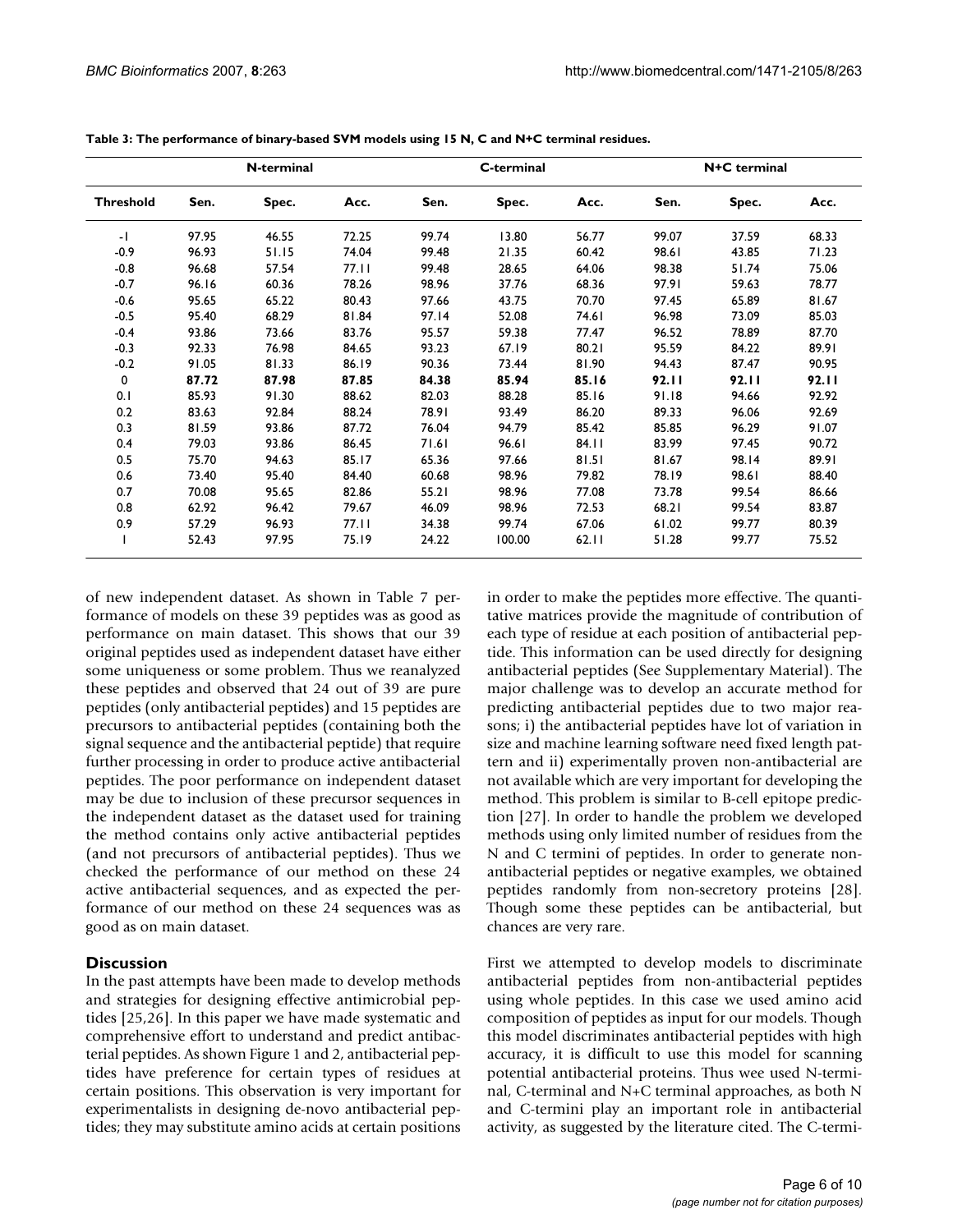|                 |       | N-terminal |       |       | C-terminal |       | N+C terminal |       |       |  |
|-----------------|-------|------------|-------|-------|------------|-------|--------------|-------|-------|--|
| <b>Theshold</b> | Sen.  | Spec.      | Acc.  | Sen.  | Spec.      | Acc.  | Sen.         | Spec. | Acc.  |  |
| $-1$            | 90.28 | 68.54      | 79.41 | 91.41 | 57.29      | 74.35 | 91.18        | 88.63 | 89.91 |  |
| $-0.9$          | 89.77 | 70.84      | 80.31 | 91.15 | 60.42      | 75.78 | 90.72        | 89.33 | 90.02 |  |
| $-0.8$          | 89.77 | 73.66      | 81.71 | 90.62 | 62.50      | 76.56 | 90.49        | 89.79 | 90.14 |  |
| $-0.7$          | 89.26 | 75.96      | 82.61 | 90.10 | 66.67      | 78.39 | 90.26        | 90.49 | 90.37 |  |
| -0.6            | 87.98 | 77.49      | 82.74 | 88.54 | 68.75      | 78.65 | 90.02        | 90.72 | 90.37 |  |
| $-0.5$          | 87.21 | 79.03      | 83.12 | 87.76 | 71.35      | 79.56 | 89.79        | 92.81 | 91.30 |  |
| $-0.4$          | 86.19 | 80.82      | 83.50 | 87.50 | 73.70      | 80.60 | 89.10        | 93.04 | 91.07 |  |
| $-0.3$          | 85.42 | 83.12      | 84.27 | 86.46 | 75.26      | 80.86 | 88.40        | 93.74 | 91.07 |  |
| $-0.2$          | 84.65 | 84.91      | 84.78 | 84.90 | 77.08      | 80.99 | 88.17        | 94.66 | 91.42 |  |
| $\mathbf 0$     | 82.10 | 87.72      | 84.91 | 81.25 | 82.81      | 82.03 | 87.01        | 96.29 | 91.65 |  |
| 0.1             | 80.82 | 89.00      | 84.91 | 79.69 | 83.59      | 81.64 | 86.77        | 96.52 | 91.65 |  |
| 0.2             | 79.54 | 90.03      | 84.78 | 77.60 | 85.94      | 81.77 | 86.08        | 96.75 | 91.42 |  |
| 0.3             | 78.26 | 91.05      | 84.65 | 76.04 | 86.98      | 81.51 | 85.38        | 96.75 | 91.07 |  |
| 0.4             | 76.98 | 92.33      | 84.65 | 73.44 | 88.54      | 80.99 | 84.69        | 96.98 | 90.84 |  |
| 0.5             | 74.94 | 92.33      | 83.63 | 71.09 | 89.58      | 80.34 | 83.06        | 96.98 | 90.02 |  |
| 0.6             | 73.15 | 92.58      | 82.86 | 67.71 | 90.89      | 79.30 | 82.37        | 97.91 | 90.14 |  |
| 0.7             | 71.10 | 93.86      | 82.48 | 66.93 | 92.45      | 79.69 | 81.44        | 98.14 | 89.79 |  |
| 0.8             | 69.82 | 94.12      | 81.97 | 65.89 | 92.97      | 79.43 | 81.21        | 98.38 | 89.79 |  |
| 0.9             | 69.05 | 95.40      | 82.23 | 63.80 | 93.75      | 78.78 | 80.51        | 98.38 | 89.44 |  |
|                 | 68.29 | 97.19      | 82.74 | 59.64 | 95.05      | 77.34 | 79.35        | 99.07 | 89.21 |  |

**Table 4: The performance of QM models using 15 residues of N, C and N+C termini.**

nus interacts with the cell membrane and makes a pore, whereas the N-terminus helps in bacteria specific interaction process. One of the limitations of Machine Learning Techniques is that they require fixed length input vectors. Antibacterial peptides, on the contrary, are of varying length. Therefore, peptides of fixed lengths (5, 10, 15 20) were used to develop a SVM model. The number of peptides reduced significantly when 20 or 25 residue long peptides are used instead of 15 residues (335 20 mer peptides & 252 25 mer peptides). Thus in this study, we made models using 15 residues only as most  $(\sim 60\%)$  of the antibacterial peptides are 20–30 residues long. The performance of all the approaches was evaluated using five fold cross validation techniques. Performance of all modules based on QM, ANN and SVM was impressive but SVM based module using fifteen residues was the best. The poor performance of the ANN as compared to QM and SVM is due to the over optimization of ANN. It has been shown in the past that ANN suffers with the problem of over optimization when the training dataset is small [29].

AntiBP, though has some limitations like not including post-translational modifications and topological aspects, but to the best of our knowledge it is first method developed for predicting and designing potential antibacterial peptides. Our methods are likely to help the researchers in finding and in designing better peptides-based antibiotics.

## **Conclusion**

Currently a great deal of interest is shown in antibacterial peptides, so called "nature's antibiotics", which seem to be promising to overcome the growing problem of antibiotic resistance [30-32]. The design of novel peptides with antimicrobial activities requires the development of methods for narrowing down the candidate peptides so as to enable rational experimentation by wet-lab scientists. AntiBP is one such method meant to discover efficacious antibacterial peptides that we hope could prove to be a boon to combat the dreadful antibiotic resistant bacteria.

## **Methods**

## *Dataset*

We extracted 486 antibacterial peptides having less than 61 residues from APD database [21]. We analyzed the length of these peptides and observed that most of them have more than 15 residues. Thus we created a dataset of antibacterial peptides having number of residues between 15 and 60. After removing identical peptides, we got a dataset of 436 non-redundant antibacterial peptides, also called positive dataset. In order to generate negative dataset or dataset of non-antibacterial peptides, we extracted equal number of peptides randomly from non-secretary proteins. Our final dataset, called main dataset, has 436 antibacterial and 436 random peptides.

## *N-terminal and C-terminal Dataset*

In addition to the main dataset, we also created other datasets (e.g. NT5, NT10, NT15, CT15, and NTCT15)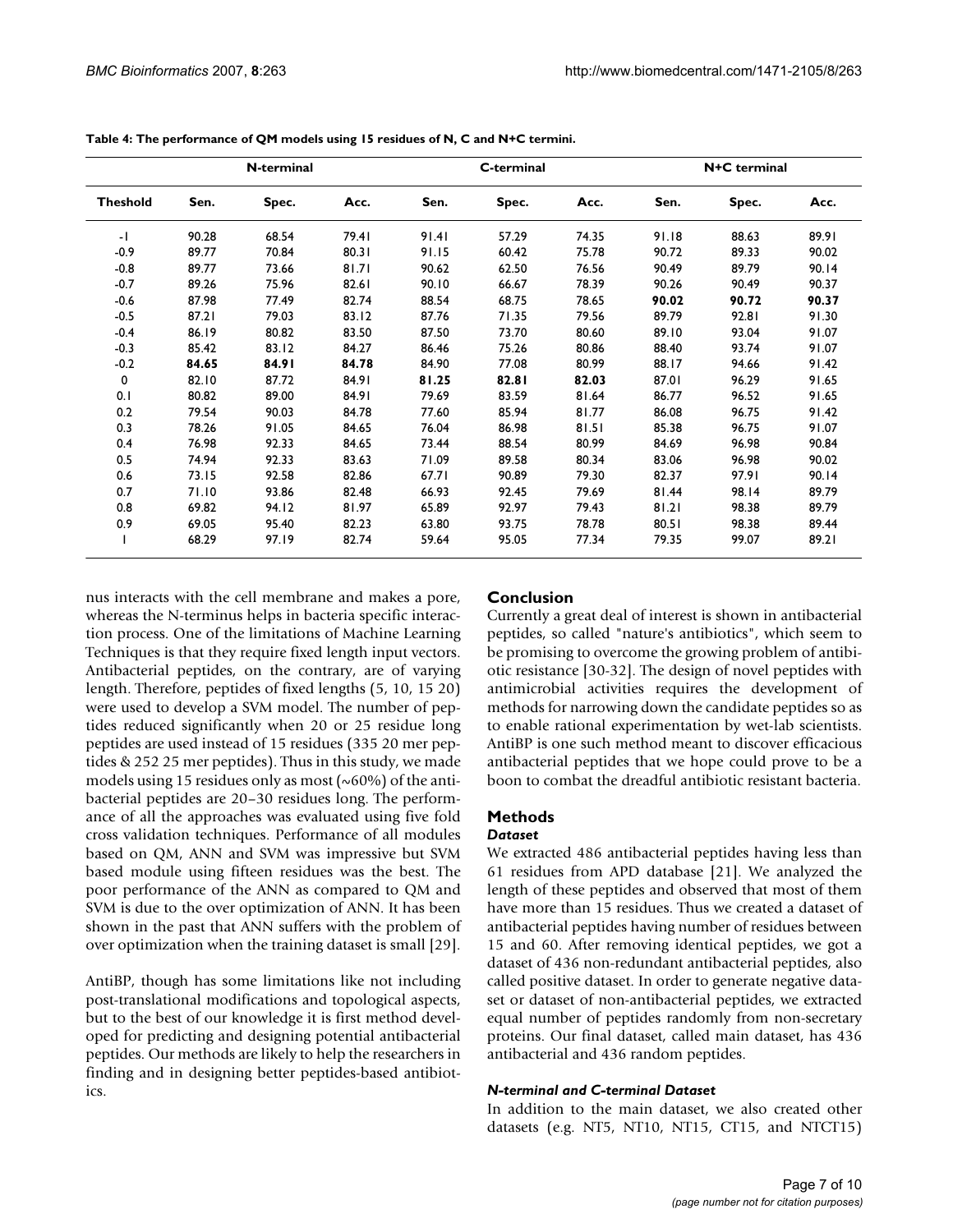|                  |        | N-terminal |       |        | C-terminal |       | N+C terminal |        |       |  |
|------------------|--------|------------|-------|--------|------------|-------|--------------|--------|-------|--|
| <b>Threshold</b> | Sen.   | Spec.      | Acc.  | Sen.   | Spec.      | Acc.  | Sen.         | Spec.  | Acc.  |  |
| 0                | 100.00 | 0.00       | 50.00 | 100.00 | 0.00       | 50.00 | 100.00       | 0.00   | 50.00 |  |
| 0.1              | 95.40  | 53.96      | 74.68 | 92.97  | 48.18      | 70.57 | 94.20        | 72.85  | 83.53 |  |
| 0.2              | 92.58  | 63.43      | 78.01 | 89.06  | 59.11      | 74.09 | 92.58        | 79.12  | 85.85 |  |
| 0.3              | 89.51  | 70.84      | 80.18 | 85.94  | 64.84      | 75.39 | 91.42        | 82.83  | 87.12 |  |
| 0.4              | 86.96  | 75.96      | 81.46 | 83.33  | 69.27      | 76.30 | 89.33        | 85.38  | 87.35 |  |
| 0.5              | 85.17  | 79.28      | 82.23 | 80.21  | 74.74      | 77.47 | 88.17        | 88.17  | 88.17 |  |
| 0.6              | 83.38  | 83.89      | 83.63 | 76.56  | 78.12      | 77.34 | 87.94        | 90.02  | 88.98 |  |
| 0.7              | 78.01  | 86.70      | 82.35 | 71.35  | 82.03      | 76.69 | 86.54        | 92.58  | 89.56 |  |
| 0.8              | 71.87  | 91.30      | 81.59 | 64.06  | 86.98      | 75.52 | 83.53        | 93.97  | 88.75 |  |
| 0.9              | 58.82  | 93.86      | 76.34 | 54.43  | 91.15      | 72.79 | 76.80        | 96.06  | 86.43 |  |
|                  | 0.00   | 100.00     | 50.00 | 0.00   | 100.00     | 50.00 | 1.16         | 100.00 | 50.58 |  |

**Table 5: The performance of ANN models using 15 residues of N, C and N+C termini of peptides.**

using terminal residues of peptides. In order to create a dataset NT15, we extracted 15 residues from N-terminus of antibacterial peptides. After removing identical peptides, we got 391 non-redundant peptides of length 15. An equal number of random peptides have been extracted from non-secretory proteins. Finally, dataset NT15 has 391 antibacterial peptides and 391 random peptides of length 15. Similarly, we created datasets NT5 and NT10 after extracting 5 and 10 residues from N-terminus of antibacterial peptides. In order to create dataset CT15, we extracted 15 residues from the C-terminus of antibacterial peptides. After removing identical peptides, we got 384 non-redundant antibacterial peptides and an equal number of random peptides. Similarly, we created datasets CT5 and CT10. In order to create dataset NTCT15, we extracted 15 residues from N-terminus and 15-residues from C-terminus of antibacterial peptides. After removing identical peptides, we got 431 non-redundant antibacterial peptides; equal number of random peptides was extracted from non-secretory proteins.

## *Blind or Independent dataset*

All antibacterial peptides with residues between 15 and 80 were extracted from Swiss-Prot database and from this set peptides present in our main dataset were removed. Finally we got a dataset of 39 antibacterial peptides called blind and independent dataset. All these 39 peptides are experimentally verified and annotated as antibacterial peptides according to Swiss-Prot.

### *Quantitative matrix*

The quantitative matrix is basically a propensity of each residue at a particular position. To classify the data of antibacterial peptides and non-antibacterial peptides, different quantitative matrices were generated for the Nterminal and C-terminal residues. Following equation was used to generate the quantitative matrices

$$
Q_{(i,r)} = P_{(i,r)} - N_{(i,r)}
$$
 (1)

$$
P_{(i,r)} = \frac{E_{i,r}}{NP_{i,r}}
$$
 (2)

$$
N_{(i,r)} = \frac{A_{i,r}}{NN_{i,r}}
$$
 (3)

Where,  $Q_{(i,r)}$  is the weight of residue r at position 'i' in the matrix. 'r' can be any natural amino acid and the value of 'i' can vary from 1 to 15.  $P_{(i,r)}$  and  $N_{(i,r)}$  is the probability of residue 'r' at position 'i' in antibacterial peptides and non-antibacterial peptides respectively.  $E_{i,r}$  and  $A_{i,r}$  is number residue 'r' at position 'i' in antibacterial peptides and non-antibacterial peptides, respectively, and  $NP_{i,r}$  is

**Table 6: Overall performance of SVM, QM and ANN based models using 15 residues of N, C and N+C-termini. Last column shows performance of and consensus approaches where two or more than two models agree.**

|          | <b>SVM</b> |       |       | QΜ    |       |       | ANN   |       |       | <b>Consensus</b> |       |       |
|----------|------------|-------|-------|-------|-------|-------|-------|-------|-------|------------------|-------|-------|
| Terminus | Sen.       | Spec. | Acc.  | Sen.  | Spec. | Acc.  | Sen.  | Spec. | Acc.  | Sen.             | Spec. | Acc.  |
| N        | 87.72      | 87.98 | 87.85 | 84.65 | 84.91 | 84.78 | 83.38 | 83.89 | 83.63 | 86.70            | 88.49 | 87.60 |
| C        | 84.38      | 85.94 | 85.16 | 81.25 | 82.81 | 81.64 | 76.56 | 78.12 | 77.34 | 82.55            | 84.38 | 83.46 |
| $N+C$    | 92.11      | 92.11 | 92.II | 90.02 | 90.72 | 90.37 | 88.17 | 88.17 | 88.17 | 91.65            | 93.50 | 92.58 |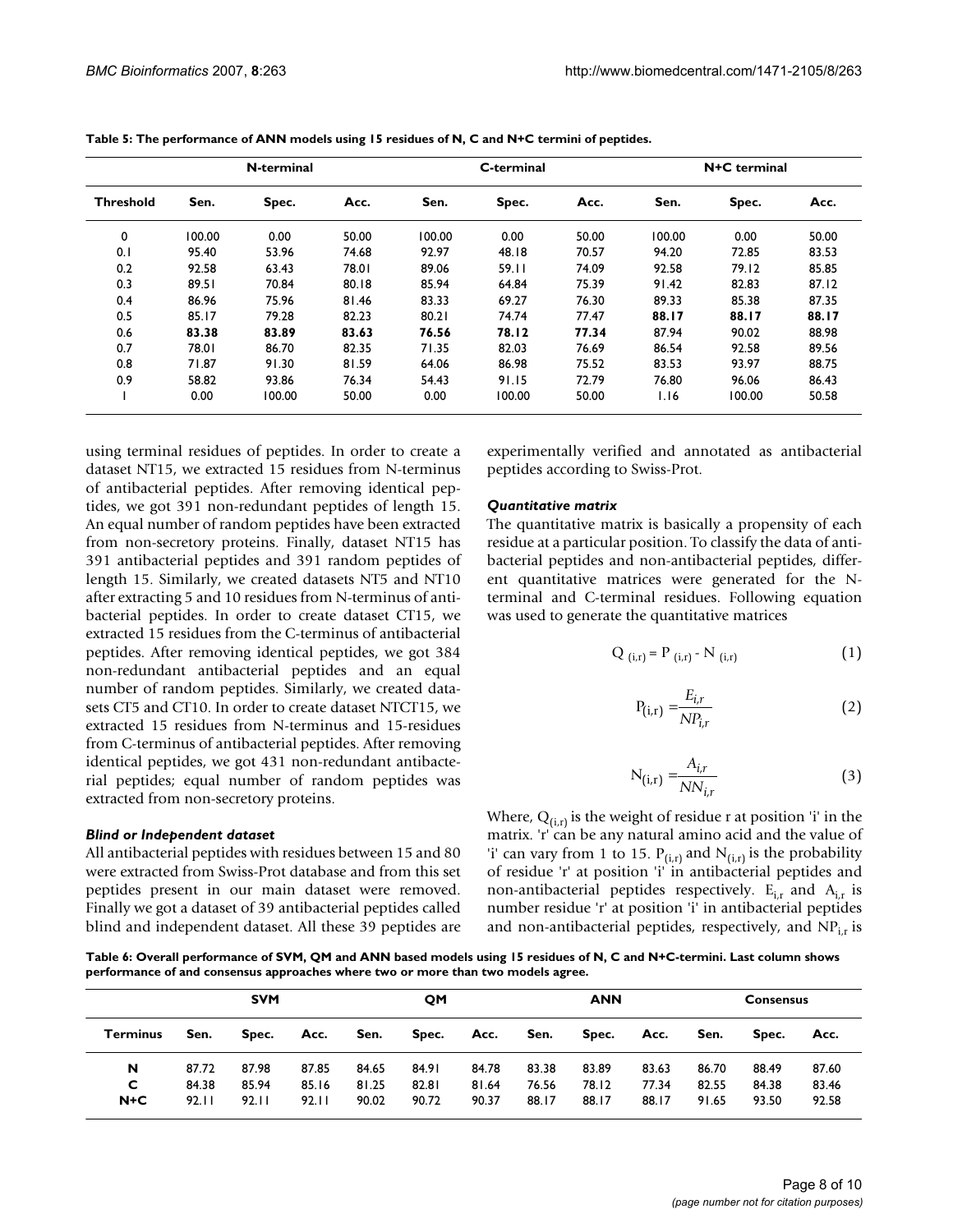|                                                        |                 | <b>SVM</b> |            | QM         |            | <b>ANN</b>      |            |
|--------------------------------------------------------|-----------------|------------|------------|------------|------------|-----------------|------------|
| <b>Dataset</b>                                         | <b>Terminus</b> | $CPP*$     | <b>PPV</b> | <b>CPP</b> | <b>PPV</b> | <b>CPP</b>      | <b>PPV</b> |
| 39 original peptides of independent dataset            | N               | 23         | 58.97      | 21         | 53.84      | $\overline{19}$ | 48.71      |
|                                                        | c               | 30         | 76.92      | 29         | 74.35      | 27              | 69.23      |
|                                                        | $N+C$           | 26         | 66.66      | 27         | 69.23      | 25              | 64.10      |
| 39 randomly extracted peptides from main dataset       | N               | 35         | 89.74      | 33         | 84.61      | 34              | 87.17      |
|                                                        | C               | 38         | 97.43      | 35         | 89.74      | 31              | 79.48      |
|                                                        | $N+C$           | 36         | 92.30      | 34         | 87.17      | 36              | 92.30      |
| 24 peptides obtained from original independent dataset | N               | 21         | 87.50      | 20         | 83.33      | 17              | 70.83      |
|                                                        | C               | 22         | 91.66      | 22         | 91.66      | 19              | 79.16      |
|                                                        | $N+C$           | 22         | 91.66      | 22         | 91.66      | 22              | 91.66      |

**Table 7: The performance of SVM, ANN and QM models using 15 residues of N+ C termini on independent dataset.**

\* CPP: Correctly predicted peptides.

the number of antibacterial peptides and  $NN_{i,r}$  is the number of non-antibacterial peptides having residue 'r' at position 'i'. The quantitative matrix generated by using eq.(1), which is an addition matrix where the score of a peptide is calculated by summing up the scores of each residue at specific position along peptide sequence as

$$
\text{Score} = \sum_{i=1}^{L} Q_{(i,r)}
$$

Where, L is the length of the peptide.

#### *Support Vector Machine*

In this study, all SVM models have been developed using a freely available program SVM\_LIGHT [33]. This program allows users to run SVM using various kernels and parameters. In this study, the accuracy was computed at a cut-off score where sensitivity and specificity are nearly equal.

## *Artificial Neural network*

In order to develop ANN models we used Stuttgart Neural Network Simulator, SNNS version 4.2 [34]. The advantage of this package is that it allows incorporation of resulting networks in ANSI C functions for use in stand-alone code. The critical step in ANN is the optimization of the hidden nodes and other learning parameters, in order to achieve the best performance. Standard square error (SSE) was used for the performance function. The number of epochs has been taken where the value of SSE was minimum. For N-terminal method we used the feed forward back propagation type of ANN with single hidden layer having 17 nodes, 300 (20  $\times$  15) input units and 1 output unit. The training was carried out for 20000 epochs. Where as for Cterminal approach we have used the feed forward back propagation type of ANN with single hidden layer having 25 nodes, 300 (20  $\times$  15) input units and 1 output unit. Training was carried out for 10000 epochs. For N+C-terminal approach feed forward back propagation ANN with

single layer having 25 nodes, 600 (20  $\times$  30) input units and a 1 output unit were used.

## *Evaluation of the Method*

Five-fold cross-validation technique has been used to evaluate the performance of all the models developed in this study. In five fold cross-validation technique a dataset is randomly divided into five sets, where each set consists of nearly equal number of antibacterial peptides and non antibacterial peptides. Four sets are used for training and the remaining set for testing. This process is repeated five times so that each set is used once for testing. The performance of method is average performance of method on five sets. Following parameters has been used for assessing the performance of a method.

$$
Sensitivity = \frac{TP}{TP + FN} \times 100
$$

$$
\text{Specificity} = \frac{TN}{TN + FP} \times 100
$$

$$
Accuracy = \frac{TP + TN}{TP + FP + TN + FN} \times 100
$$

 $PPV = \frac{TP}{TP} \times 100$ , where PPV is Probability of positive prediction.  $\frac{11}{TP + FP}$  × 100

Where TP and TN are correctly predicted antibacterial peptides and non-antibacterial peptides respectively. FP and FN are wrongly predicted antibacterial peptides and non – antibacterial peptides respectively. The five fold cross validation technique was used for evaluation of all the three methods used.